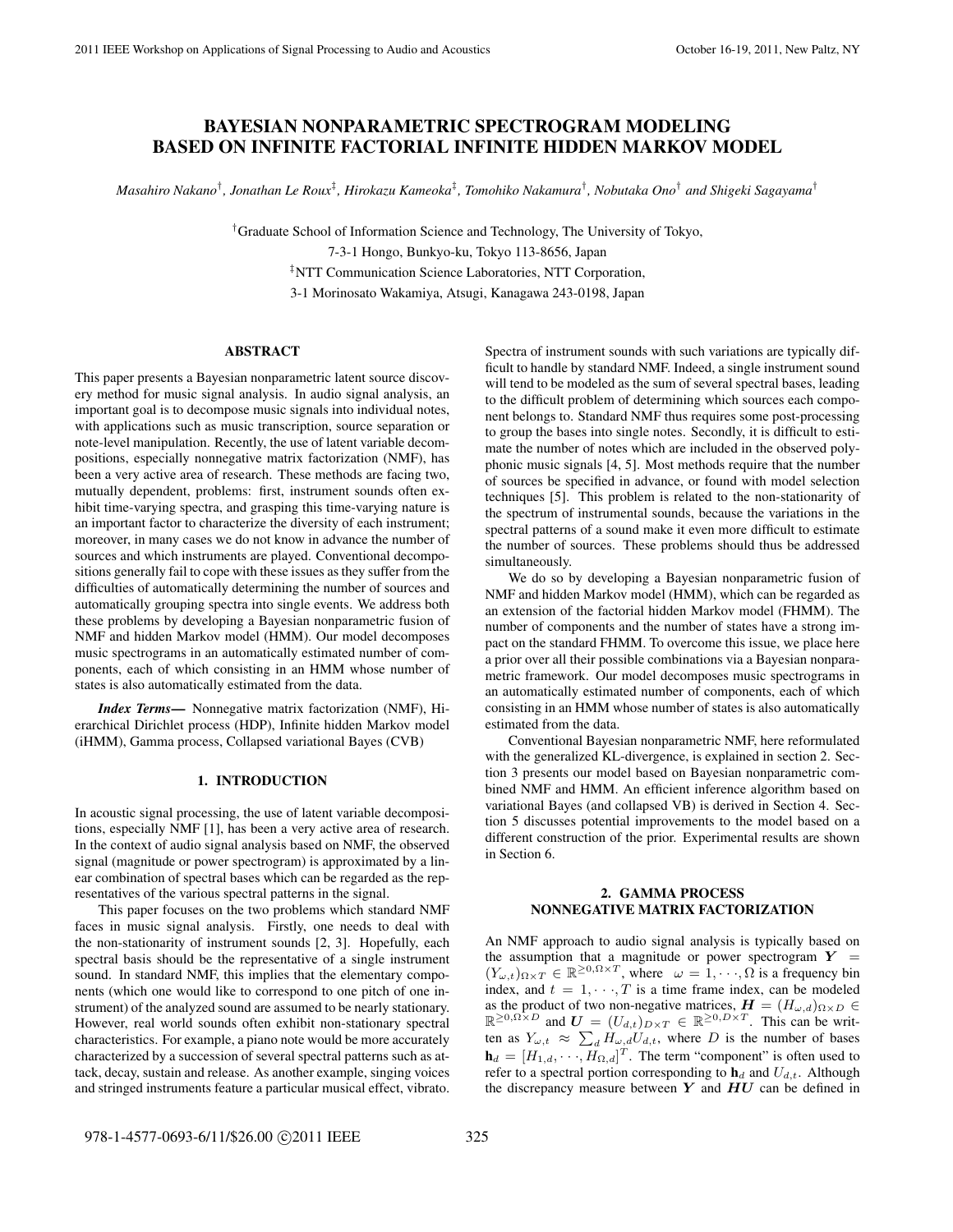many ways, we will focus in this paper on the use of the generalized Kullback-Leibler (KL) divergence in the magnitude domain, since this choice has been shown to lead to good music source separation performance [6].

The standard NMF assumes that the number of components D is known in advance. In practice, we rarely know the adequate value for this number and must resort to expensive techniques such as model selection to estimate it. Recently, Bayesian nonparametric approaches have proven to be effective for the problem of automatically inferring model complexities [5, 7]. The Gamma process nonnegative matrix factorization (GaP-NMF) [5] introduces a hidden vector of nonnegative values  $\theta$ , where each element  $\theta_d$  is the overall gain of the corresponding source  $d$ . While the original GaP-NMF [5] is basically a nonparametric extension of the Itakura-Saito divergence-based NMF, we start here by formulating a nonparametric extension of the generalized KL divergencebased NMF using the Gamma process prior. The observed spectrogram  $Y$  and the overall gains  $\theta$  are expressed according to the following generative process:  $C_{\omega,t,d} \sim \text{Poisson}(\theta_d H_{\omega,d} U_{d,t}),$  $\theta_d \sim \text{Gamma}(\eta/D, \eta\lambda)$ ,  $Y_{\omega,t} \sim \delta(Y_{\omega,t} - \sum_{d} C_{\omega,t,d})$  where  $C_1, \ldots, C_D$  can be interpreted as latent components. Note that D works as the truncation level. As  $D$  increases towards infinity, the overall gains  $\theta$  can be considered to be drawn from a Gamma process with shape parameter  $\eta$  and inverse-scale parameter  $\eta \lambda$  [8, 5]. When the truncated level  $D$  is sufficiently large, we can expect that an adequate number of components will be active and the rest will be suppressed. We thus don't need to determine the adequate number of components in advance. Instead, we only have to prepare a sufficiently large number  $D$  of them.

## 3. BAYESIAN NONPARAMETRIC COMBINED NMF AND HMM FOR MODELING MUSIC SPECTROGRAMS

GaP-NMF gives us an adequate number of components required by the model to describe the data, but we would like each of these components to correspond to a single event, such as "C# of the piano" or "Ab of the violin". This would likely be the case if we could assume that the spectrum of a note of a musical instrument can be represented through a single spectral basis whose amplitude is modulated in time, but its variations in time are actually much richer.

Recently, an HMM-based approach has been proposed to overcome this problem [2]. The spectrogram of the observed signal is modeled under the assumption that it is composed of spectral patterns which are themselves composed of a limited number of Markov-chained states. To introduce this concept into GaP-NMF, we consider state-transition bases  $H =$  $\{(H^{(k)}_{\omega,1})_{\Omega\times K},\ldots,(H^{(k)}_{\omega,D})_{\Omega\times K}\}\,$ , where  $(H^{(k)}_{\omega,d})_{\Omega}$  denotes the kth possible state for the spectral basis of the  $d$ -th component and K denotes the number of states. If we let  $\mathbf{Z} = (Z_{d,t})_{D \times T} \in \mathbb{N}$ denote which spectral basis state of the d-th component is activated at time t, the generative model can be expressed as  $H_{\omega,d}^{(k)} \sim$ Gamma $(a_H, b_H)$ ,  $U_{d,t}$  |  $W_{d,t} \sim$  Gamma $(a_U, a_U W_{d,t})$ ,  $W_{d,t}$  |  $U_{d,t-1} \sim \text{Gamma}(a_U, a_U U_{d,t-1}), \theta_d \sim \text{Gamma}(\eta/D, \eta\lambda)$  and

$$
C_{\omega,t,d} \mid (H_{\omega,d}^{(k)})_{k=1}^K, U_{d,t}, Z_{d,t} \sim \text{Poisson}\left(\theta_d H_{\omega,d}^{(Z_{d,t})} U_{d,t}\right) ,
$$

$$
Y_{\omega,t} \sim \delta\Big(Y_{\omega,t} - \sum_d C_{\omega,t,d}\Big) , \tag{1}
$$

where  $\boldsymbol{W} = (W_{d,t})_{D\times T}$  are auxiliary variables. The Gamma chain of  $U$  and  $W$  promotes temporal continuity, often encountered in real-world sounds [13].

The number of states is likely to be an important factor to characterize the diversity of each instrument. Hopefully, the adequate number of states should be assigned in response to the tested instrumental sounds. To address this problem, we introduce a Bayesian nonparametric approach to the state-transition bases, similarly to the infinite HMM [9]. Our model is constructed based on the Bayesian nonparametric HMM using hierarchical Dirichlet process (HDP) [9, 10, 11]. A two-level HDP can be used to develop an HMM with an infinite state space. It is a collection of DPs,  ${G_1, G_2,...}$ , sharing a base distribution  $G_0: G_i \sim DP(\alpha, G_0)$ , for each j.  $G_0$  is also drawn from a DP with a base distribution F:  $G_0 \sim DP(\gamma, F)$ .  $\alpha, \gamma$  are referred to as concentration parameters, which can be interpreted as controlling the impact of the base distribution. The intuitive interpretation of the HDP in our model can briefly be described as follows: the base distribution  $F$  is a distribution over the nonnegative spectrum space and draws independently the atoms of the top-level DP  $G_0$ . As a draw from DP,  $G_0$  is almost surely discrete, leading to the discreteness of the HMM. The fact that all  $G_j$  share  $G_0$  enables them to share the same set of atoms with only different weights. It ensures that transitions are allowed only on the same set of atoms.

Various constructions of the HDP-HMM prior have been proposed [9, 12, 11, 15]. Although, as discussed in Section 5, some alternatives may lead to potentially better models, we choose to present in this paper an intuitive construction based on the definition of the HDP and the stick-breaking process [9, 12]. Let  $\beta_d = \beta_{d,1}, \beta_{d,2}, \ldots, \beta_{d,k}, \ldots$  be generated from a stick-breaking process:  $\beta_{d} \sim \text{GEM}(\gamma)$ , that is,  $\beta'_{d,m}$   $\vert \gamma \sim \text{Beta}(1, \gamma)$ ,  $\beta_{d,m} =$  $\beta'_{d,m} \prod_{l=1}^{m-1} (1 - \beta'_{d,l})$ . Let  $\pi_{d,k} \sim \text{DP}(\alpha, \beta_d)$  where  $\pi_{d,k}$  denotes the state-specific transition distribution, that is,  $\pi_{d,k,k'}$  shows the state-transition probability from state  $k$  to state  $k'$ . Then, the states are encouraged to be similar because  $\mathbb{E}[\pi_{d,k,k'}|\boldsymbol{\beta}_d] = \beta_{d,k'}.$ The whole model can be expressed by combining Eq. (1) and the following generative process:

$$
\begin{aligned} \n\beta_d &\sim \text{GEM}(\gamma) \quad , \quad \pi_{d,k} \sim \text{DP}(\alpha, \beta_d) \\ \nZ_{d,t} \mid Z_{d,t-1}, (\pi_{d,k})_{k=1}^{\infty} &\sim \pi_{d,Z_{d,t-1}} \n\end{aligned} \n\tag{2}
$$

The key property is that only meaningful elements of the unlimited number of states are active in essence. We thus do not need to find the suitable number of states in advance, as it is assigned in response to the tested instrumental sounds.

To summarize, we introduced two infinite models into the standard FHMM. We shall refer to this model as the infinite factorial infinite hidden Markov model (iFiHMM).

#### 4. VARIATIONAL INFERENCE

Inference algorithms for models with an HDP prior are mostly based on sampling methods. For HDP-HMM, various types of Markov chain Monte Carlo methods have been proposed [9, 10, 11]. In the context of Bayesian inference, there are alternatives based on variational Bayes (VB). Especially, for large-scale problems, VB may prove to be one of the most convenient methods. In this paper, we use variational inference for our model because music spectrograms often comprise a large number of parameters.

The VB approach in general assumes a factorized form of the posterior distribution. This implies that the parameters are assumed to be independent of each other, and such an assumption is likely to often degrade the performance of the inference when it is not met. It is the case in iFiHMM, where  $\pi_d$  is likely to have a strong impact on  $\mathbf{Z}_d$ . In order to better approximate the posterior, we thus use here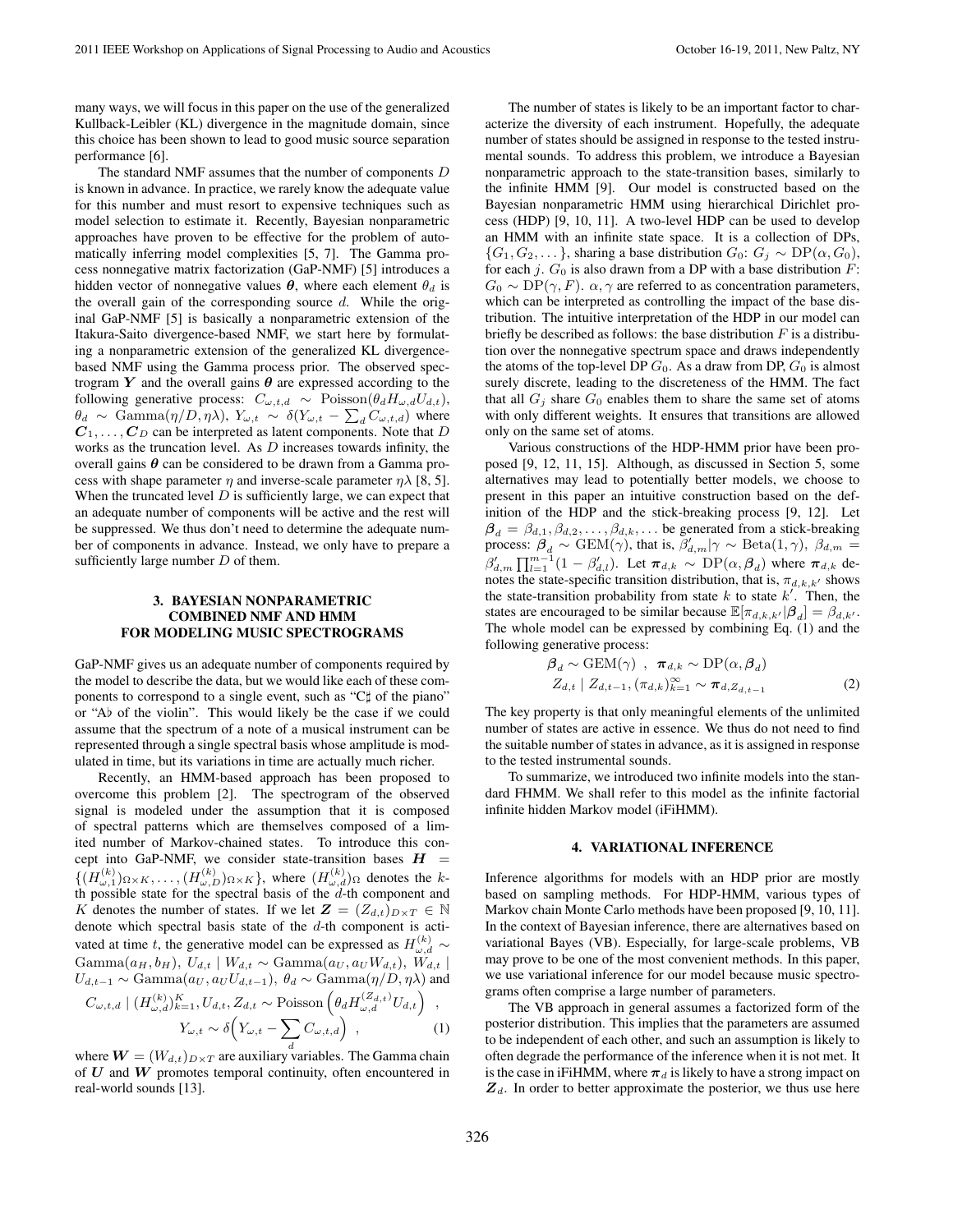the recently developed collapsed VB (CVB) for HDP, integrating out certain parameters while assuming that other latent variables are independent [12].

To derive collapsed variational updates, we first integrate out  $\pi$ , leading to a joint distribution over  $\mathbf{Z}, \alpha, \beta$  as follows:

$$
p(\boldsymbol{Z} \mid \alpha, \beta) = \prod_{d,j} \left\{ \frac{\Gamma(\alpha)}{\Gamma(\alpha + n_{d,j})} \prod_k \frac{\Gamma(\alpha \beta_{d,k} + n_{d,j,k})}{\Gamma(\alpha \beta_{d,k})} \right\}
$$
(3)

where  $n_{d,j,k}$  counts the number of times that the state transition from state j to state k is drawn and  $n_{d,j}$ ,  $= \sum_{k} n_{d,j,k}$ . The gamma function in Eq. (3) makes the hyperparameter posterior updates cumbersome. We thus introduce auxiliary variables  $s_{d,j,k}$  taking integral values, similarly to [12]. The joint distribution over the expanded system is obtained as:

$$
p(\mathbf{Z}, \mathbf{s} \mid \alpha, \beta) = \prod_{d,j} \left\{ \frac{\Gamma(\alpha)}{\Gamma(\alpha + n_{d,j,j})} \prod_k \begin{bmatrix} n_{d,j,k} \\ s_{d,j,k} \end{bmatrix} (\alpha \beta_{d,k})^{s_{d,j,k}} \right\}
$$

where  $\left[\begin{array}{c} 1 \end{array}\right]$  denotes the unsigned Stirling numbers of the first kind.

Given the observed spectrogram  $\tilde{Y}$ , we want to compute the posterior distribution  $p(C, \theta, H, U, Z, \beta, s | \alpha, \eta, \lambda, a, b)$ . In the following, we will refer to the parameters of interest as Ξ. CVB approximates the posterior with the variational distribution  $q(\Xi)$  =  $q(C)q(\theta)q(H)q(U)q(Z)q(\theta)q(s|Z)$ . We optimize the factorized distribution of each parameter iteratively while holding the others fixed. Space constraints allow only for a sketch of the update rules for  $q(\mathbf{Z})$ :

$$
q(Z_{d,t} = k) \propto \exp\left(-\sum_{\omega} \mathbb{E}[\theta_d H_{\omega,d}^{(k)} U_{d,t}] + \sum_{\omega} \mathbb{E}[C_{\omega,t,d} \log H_{\omega,d}^{(k)} U_{d,t}] + \mathbb{E}[\log(\alpha \beta_{d,k} + n_{d,z_{d,t-1},k}^{-t})] + \mathbb{E}[\log(\alpha \beta_{d,z_{d,t+1}} + n_{d,k,z_{d,t+1}}^{-t} + \mathbb{I}(z_{d,t-1} = k)\mathbb{I}(z_{d,t+1} = k))]
$$

$$
- \mathbb{E}[\log(\alpha + n_{d,k}^{-t}, + \mathbb{I}(z_{d,t-1} = k))])
$$

where  $n_{d,j,k}^{-t}$  counts the number of times that state transition from state  $j$  to state  $k$  is drawn, excluding the number of transitions  $Z_{d,t-1} \to Z_{d,t}$  or  $Z_{d,t} \to Z_{d,t+1}$ .

The update rules for  $q(C)$ ,  $q(H)$  and  $q(U)$  are derived by making a slight modification (adding  $\theta$ ) to [3]. The updates of  $q(\beta)$ and  $q(s|Z)$  are derived similarly to [12]. The updates of  $q(\theta)$  derived in [5] are generalized to account for the state transitions between spectral bases. It is computationally difficult to obtain some of the expectations. However, we can use the same tractable approximations employed in [12].

#### 5. ALTERNATE CONSTRUCTION FOR THE HDP-HMM PRIOR

It is worth noting that a different VB approach for HDP has recently been introduced in [11, 15], based on the Chinese restaurant franchise (CRF) [9]. The whole model can be expressed by combining Eq. (1) and:

$$
\beta_d \sim \text{GEM}(\gamma) , \ \pi_{d,j} \sim \text{GEM}(\alpha) , \ \varsigma_{d,j,i} \sim \beta_d
$$

$$
\eta_{d,j,t} \sim \pi_{d,j} , \ Z_{d,t} = \varsigma_{d,Z_{d,t-1},\eta_{d,Z_{d,t-1},t}} \tag{4}
$$

Because this construction does not involve variables having a strong influence on others, there is no special incentive to using collapsed VB. Moreover, owing to the full conjugacy of the construction, VB can be straightforwardly applied and the update rules obtained in closed form. This construction thus seems very promising, and we shall report on it in more details in a future publication.

#### 6. EXPERIMENTS

We present some results on the application of our algorithm to audio signals, for fully unsupervised sound separation. All data were downmixed to mono and downsampled to 16 kHz. The magnitude spectrogram was computed using the short time Fourier transform with 32 ms long Hanning window and with 16 ms overlap.

We first generated synthetic data (shown in Fig. 1 (a)) consisting in a mixture of piano (C), violin (E) and flute (G), chosen to have overlapping harmonic components: first, each note is played alone in turn, then all the combinations of two notes are played and finally all notes are played simultaneously. To clarify the effect of the present method, we used as a comparison standard NMF where the number  $D$  of bases is fixed to 3. The result is shown in Fig. 1. Standard NMF, even when given the proper  $D$ , is unable to represent correctly the time-varying spectra, such as the attack part of the piano and the vibrato of the violin. It would need more spectral bases to capture the time-varying spectra, but some post-processing would then be required to group the bases into single notes. By contrast, the proposed method (truncation levels:  $D = 10$  and  $K = 30$ ) automatically factorizes the observed spectrogram into the mainly active components (shown in Fig. 2). The relative level of the remaining components is  $-109.2$  dB. The proposed method is thus able to automatically find the adequate number of components and group the proper number of Markov-chained spectral bases to represent non-stationary spectra.

As an example of real application, we also present results on the task of note-level manipulation of real-world music signals. Some audio samples as well as a description of the procedure we used are available at http://hil.t.u-tokyo.ac.jp/˜mnakano/.

#### 7. CONCLUSION

This paper presented a Bayesian nonparametric combined NMF and HMM framework for modeling music spectrograms. We showed through experiments that our model is capable of automatically determining the number of sources and of modeling the variety of the time-varying spectra of each instrument sound, via a Bayesian nonparametric approach. In the future, we will apply this model to various tasks related to music signal analysis. We also plan to extend our model to a semi-supervised setup.

#### 8. REFERENCES

- [1] D. D. Lee and H. S. Seung, "Learning the parts of objects by nonnegative matrix factorization," *Nature*, pp. 788–791, Oct. 1999.
- [2] A. Ozerov, C. Févotte, and M. Charbit, "Factorial scaled hidden Markov model for polyphonic audio representation and source separation," in *Proc. WASPAA*, 2009.
- [3] M. Nakano, J. Le Roux, H. Kameoka, N. Ono and S. Sagayama, "Infinite-state spectrum model for music signal analysis," in *Proc. ICASSP*, pp. 1972–1975, 2011.
- [4] V. Y. F. Tan and C. Févotte, "Automatic relevance determination in nonnegative matrix factorization," in *Proc. SPARS*, 2009.
- [5] M. Hoffman, D. Blei, and P. Cook, "Bayesian nonparametric matrix factorization for recorded music," in *Proc. ICML*, pp. 641–648, 2010.
- [6] D. FitzGerald, M. Cranitch and E. Coyle, "On the use of the Beta divergence for musical source separation," in *Proc. ISSC*, 2009.
- [7] M. N. Schmidt and M. Mørup, "Infinite non-negative matrix factorization," in *Proc. EUSIPCO*, 2010.
- [8] J. F. C. Kingman, "Poisson processes," *Oxford University Press*, 1993.
- [9] Y. Teh, M. Jordan, M. Beal and D. Blei, "Hierarchical Dirichlet processes," in *Proc. Journal of the American Statistical Association, 101*, pp. 1566–1581, 2004.